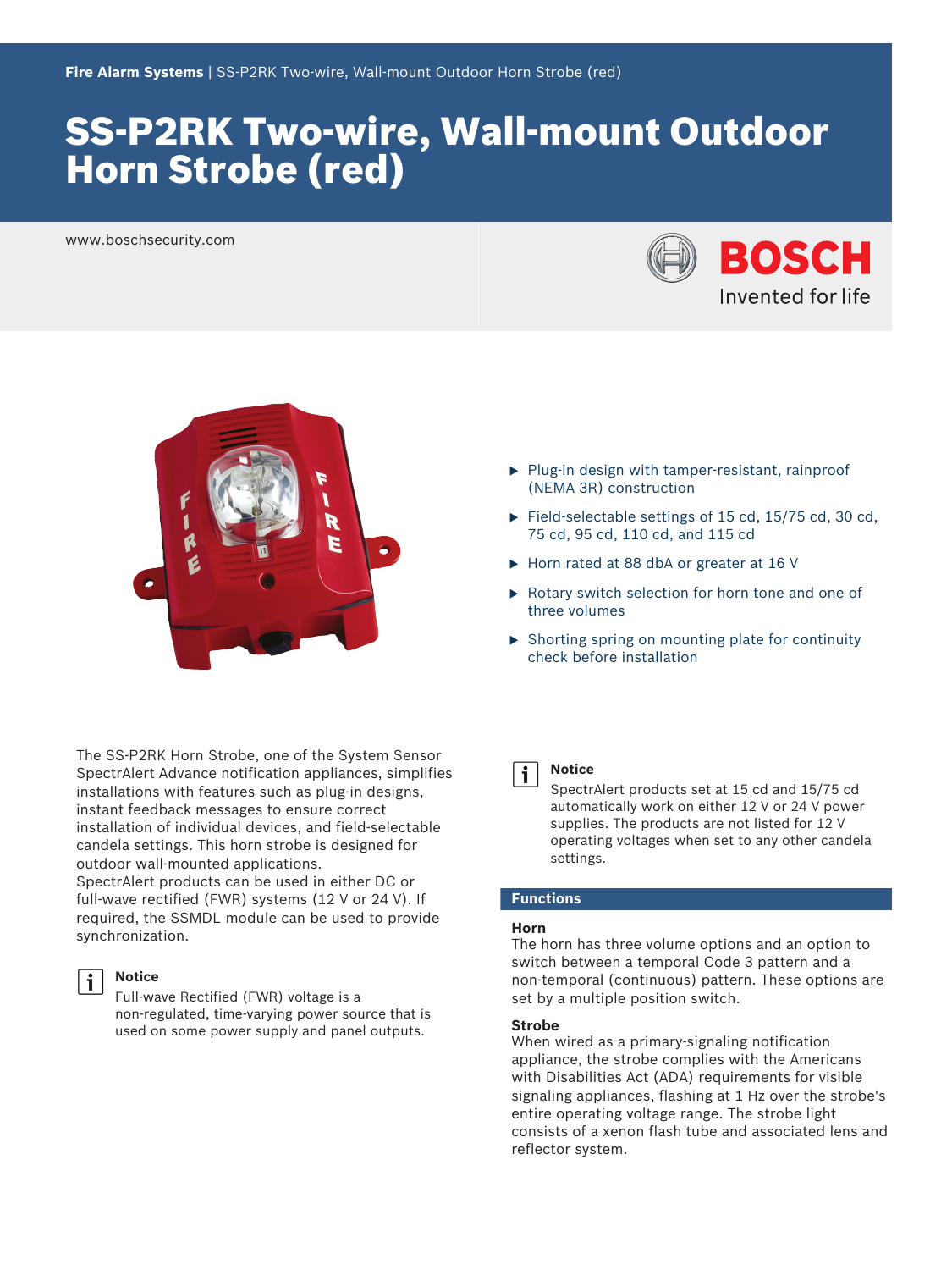For 24 V applications, the total number of strobes on a single NAC must not exceed 40, with a maximum loop resistance of 120  $Ω$ . For 12 V applications, the total number of strobes must not exceed 12, with a maximum loop resistance of 30 Ω.

#### **Certifications and approvals**

System Sensor holds these Listings and Approvals:

| Region | <b>Certification</b> |                                            |
|--------|----------------------|--------------------------------------------|
| USA    | UL                   | ULSZ: Audible Signal Appliances<br>(UL464) |
|        | <b>FM</b>            | SS-P2RK                                    |
|        | <b>CSEM</b>          | see our website                            |

### **Installation/configuration notes**

**Mounting Considerations**



These strobes are for wall mounting only!

For outdoor use, these strobes wall mount on the supplied outdoor back box.

#### **Wiring Considerations**

The input terminals on the universal mounting plate accept solid wires between 12 AWG (2.3 mm) to 18 AWG (1.2 mm).

# **Parts included**

| Quant.                          | Component                         |
|---------------------------------|-----------------------------------|
| 1                               | Horn strobe                       |
| 1                               | Universal mounting plate (MP120K) |
|                                 | Outdoor back box (SA-WBB)         |
| 1                               | Hardware pack                     |
| 1                               | Literature pack                   |
| <b>Technical specifications</b> |                                   |
| .                               |                                   |

# **Electrical**

# Current Draw, UL maximum at 8 V to 17.5 V

# 15 cd - Temporal Code 3 Pattern

|                                           | DC               | <b>FWR</b> |
|-------------------------------------------|------------------|------------|
| High dB Setting:                          | 137 mA           | 136 mA RMS |
| Medium dB Setting:                        | $132 \text{ mA}$ | 129 mA RMS |
| Low dB Setting:                           | $132 \text{ mA}$ | 129 mA RMS |
| 15 cd - Non-temporal (continuous) Pattern |                  |            |
|                                           | DC.              | <b>FWR</b> |
| High dB Setting:                          | 141 mA           | 142 mA RMS |

| Medium dB Setting: | $133 \text{ mA}$ | 134 mA RMS |
|--------------------|------------------|------------|
| Low dB Setting:    | $131 \text{ mA}$ | 132 mA RMS |

#### 15/75 cd - Temporal Code 3 Pattern

|                    | DC.    | <b>FWR</b> |
|--------------------|--------|------------|
| High dB Setting:   | 147 mA | 155 mA RMS |
| Medium dB Setting: | 144 mA | 152 mA RMS |
| Low dB Setting:    | 143 mA | 151 mA RMS |

### 15/75 cd - Non-temporal (continuous) Pattern

|                    | DC.              | <b>FWR</b> |
|--------------------|------------------|------------|
| High dB Setting:   | $152 \text{ mA}$ | 161 mA RMS |
| Medium dB Setting: | 145 mA           | 155 mA RMS |
| Low dB Setting:    | 144 mA           | 154 mA RMS |

#### Current Draw, UL maximum at 16 V to 33 V

#### 15 cd - Temporal Code 3 Pattern

|                    | DC.             | <b>FWR</b> |
|--------------------|-----------------|------------|
| High dB Setting:   | 79 mA           | 88 mA RMS  |
| Medium dB Setting: | $69 \text{ mA}$ | 78 mA RMS  |
| Low dB Setting:    | $66 \text{ mA}$ | 76 mA RMS  |

#### 15 cd – Non-temporal (continuous) Pattern

|                    | DC.             | <b>FWR</b> |
|--------------------|-----------------|------------|
| High dB Setting:   | $91 \text{ mA}$ | 103 mA RMS |
| Medium dB Setting: | 75 mA           | 85 mA RMS  |
| Low dB Setting:    | 68 m A          | 80 mA RMS  |

#### 15/75 cd - Temporal Code 3 Pattern

|                    | DC.             | <b>FWR</b> |
|--------------------|-----------------|------------|
| High dB Setting:   | $90 \text{ mA}$ | 97 mA RMS  |
| Medium dB Setting: | $80 \text{ mA}$ | 88 mA RMS  |
| Low dB Setting:    | 77 mA           | 86 mA RMS  |

#### 15/75 cd - Non-temporal (continuous) Pattern

|                    | DC.              | <b>FWR</b> |
|--------------------|------------------|------------|
| High dB Setting:   | $100 \text{ mA}$ | 112 mA RMS |
| Medium dB Setting: | $85 \text{ mA}$  | 95 mA RMS  |
| Low dB Setting:    | 79 mA            | 90 mA RMS  |

#### 30 cd - Temporal Code 3 Pattern

|                    | DC.             | <b>FWR</b> |
|--------------------|-----------------|------------|
| High dB Setting:   | 107 mA          | 112 mA RMS |
| Medium dB Setting: | $97 \text{ mA}$ | 103 mA RMS |
| Low dB Setting:    | $93 \text{ mA}$ | 101 mA RMS |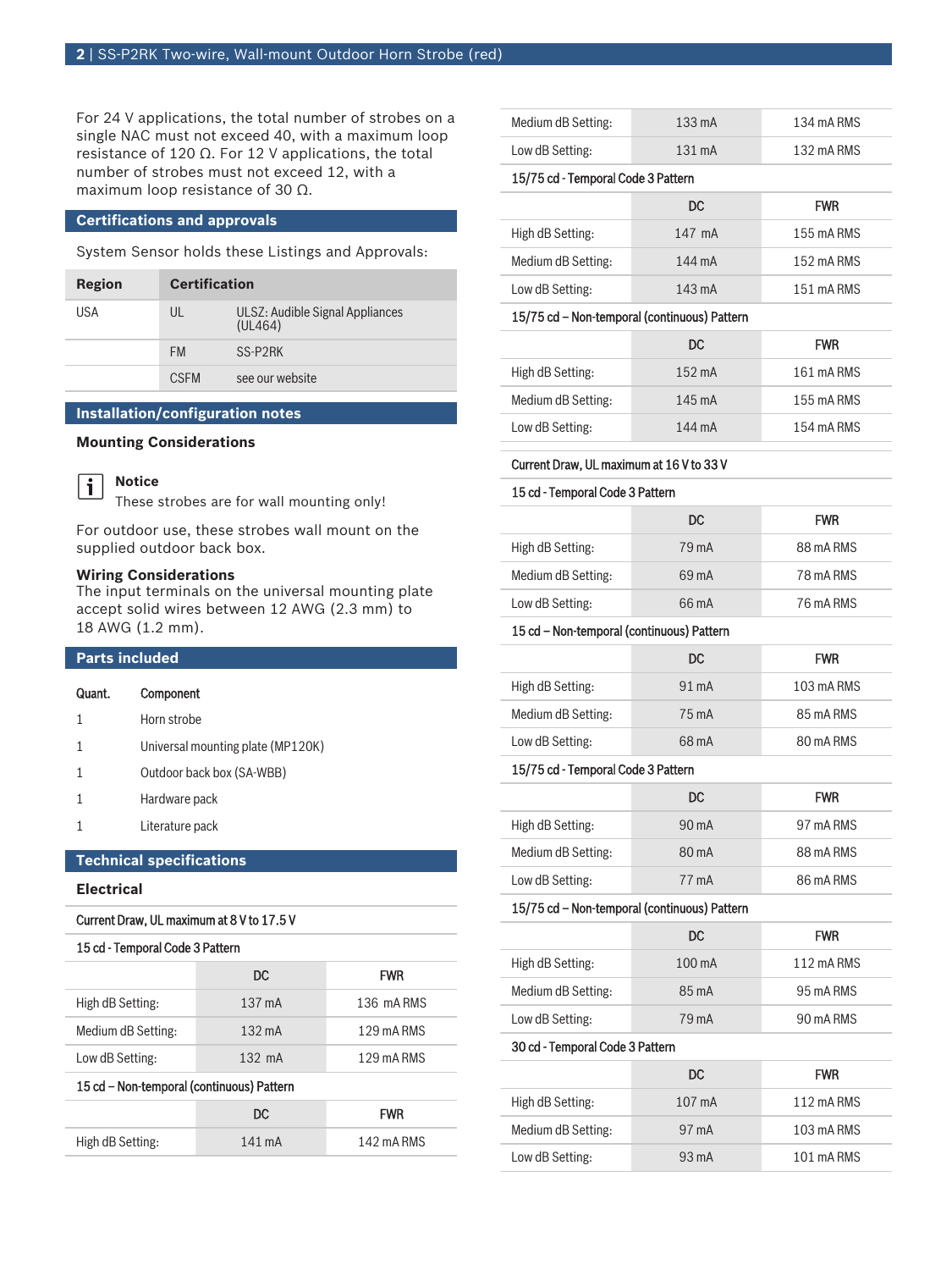| 30 cd - Non-temporal (continuous) Pattern  |                  |            |  |
|--------------------------------------------|------------------|------------|--|
|                                            | DC               | <b>FWR</b> |  |
| High dB Setting:                           | 116 mA           | 126 mA RMS |  |
| Medium dB Setting:                         | $102 \text{ mA}$ | 110 mA RMS |  |
| Low dB Setting:                            | 96 mA            | 105 mA RMS |  |
| 75 cd - Temporal Code 3 Pattern            |                  |            |  |
|                                            | DC               | <b>FWR</b> |  |
| High dB Setting:                           | 176 mA           | 168 mA RMS |  |
| Medium dB Setting:                         | 157 mA           | 160 mA RMS |  |
| Low dB Setting:                            | 154 mA           | 160 mA RMS |  |
| 75 cd - Non-temporal (continuous) Pattern  |                  |            |  |
|                                            | <b>DC</b>        | <b>FWR</b> |  |
| High dB Setting:                           | 176 mA           | 181 mA RMS |  |
| Medium dB Setting:                         | 163 mA           | 166 mA RMS |  |
| Low dB Setting:                            | 156 mA           | 161 mA RMS |  |
| 95 cd - Temporal Code 3 Pattern            |                  |            |  |
|                                            | DC.              | <b>FWR</b> |  |
| High dB Setting:                           | 194 mA           | 190 mA RMS |  |
| Medium dB Setting:                         | 182 mA           | 184 mA RMS |  |
| Low dB Setting:                            | 179 mA           | 184 mA RMS |  |
| 95 cd - Non-temporal (continuous) Pattern  |                  |            |  |
|                                            | <b>DC</b>        | <b>FWR</b> |  |
| High dB Setting:                           | 201 mA           | 203 mA RMS |  |
| Medium dB Setting:                         | 187 mA           | 189 mA RMS |  |
| Low dB Setting:                            | 182 mA           | 184 mA RMS |  |
| 110 cd - Temporal Code 3 Pattern           |                  |            |  |
|                                            | DC               | <b>FWR</b> |  |
| High dB Setting:                           | $212 \text{ mA}$ | 210 mA RMS |  |
| Medium dB Setting:                         | 201 mA           | 202 mA RMS |  |
| Low dB Setting:                            | 198 mA           | 194 mA RMS |  |
| 110 cd - Non-temporal (continuous) Pattern |                  |            |  |
|                                            | DC               | <b>FWR</b> |  |
| High dB Setting:                           | 221 mA           | 221 mA RMS |  |
| Medium dB Setting:                         | 207 mA           | 208 mA RMS |  |
| Low dB Setting:                            | 201 mA           | 202 mA RMS |  |
| 115 cd - Temporal Code 3 Pattern           |                  |            |  |
|                                            | DC               | <b>FWR</b> |  |
| High dB Setting:                           | 218 mA           | 218 mA RMS |  |

| Medium dB Setting:                         | $210 \text{ mA}$ | 206 mA RMS                                                                                                                                               |  |  |  |
|--------------------------------------------|------------------|----------------------------------------------------------------------------------------------------------------------------------------------------------|--|--|--|
| Low dB Setting:                            | 207 mA           | 201 mA RMS                                                                                                                                               |  |  |  |
| 115 cd – Non-temporal (continuous) Pattern |                  |                                                                                                                                                          |  |  |  |
|                                            | <b>DC</b>        | <b>FWR</b>                                                                                                                                               |  |  |  |
| High dB Setting:                           | $229 \text{ mA}$ | 229 mA RMS                                                                                                                                               |  |  |  |
| Medium dB Setting:                         | 216 mA           | 216 mA RMS                                                                                                                                               |  |  |  |
| Low dB Setting:                            | 210 mA           | 211 mA RMS                                                                                                                                               |  |  |  |
| Voltage                                    |                  |                                                                                                                                                          |  |  |  |
| Nominal:                                   |                  | Regulated 12 VDC/FWR or<br>Regulated 24 VDC/FWR                                                                                                          |  |  |  |
| <b>Operating Range:</b>                    |                  | 12V nominal: 8 V to 17.5 V or<br>24 V nominal: 16 V to 33 V                                                                                              |  |  |  |
| <b>Environmental</b>                       |                  |                                                                                                                                                          |  |  |  |
| Temperature (operating):                   |                  | $-40^{\circ}$ F to $+151^{\circ}$ F ( $-40^{\circ}$ C to $+66^{\circ}$ C)                                                                                |  |  |  |
| <b>Mechanical</b>                          |                  |                                                                                                                                                          |  |  |  |
| Candela Selections:                        |                  | $15 \text{ cd}^1$ , $15/75 \text{ cd}^1$ , $30 \text{ cd}^2$ , $75 \text{ cd}^2$ ,<br>95 cd <sup>2</sup> , 110 cd <sup>2</sup> , and 115 cd <sup>2</sup> |  |  |  |
| Dimensions (Height x Width                 |                  | 5.6 in $\times$ 4.7 in $\times$ 2.5 in                                                                                                                   |  |  |  |

<sup>1</sup> When set at these settings, the devices automatically work on both 12 V and 24 V power supplies. The 15/75 cd selection is listed at 15 cd but provides 75 cd on axis.

(142 mm × 119 mm × 64 mm)

<sup>2</sup> The strobe is not listed for 12 V operating voltages when set to these selections. When using a 12 V control panel, this device yields required light output only in the 15 cd and 15/75 cd settings.

### Strobe Output (cd)<sup>1</sup>

x Depth):

| <b>Listed Candela</b> | Candela rating at -40°F (-40°C)             |
|-----------------------|---------------------------------------------|
| 15 <sub>cd</sub>      | Do not use below $+32^{\circ}F(0^{\circ}C)$ |
| 15/75 cd              | Do not use below $+32^{\circ}F(0^{\circ}C)$ |
| 30 <sub>cd</sub>      | Do not use below $+32^{\circ}F(0^{\circ}C)$ |
| 75 <sub>cd</sub>      | 44 <sub>cd</sub>                            |
| 95 <sub>cd</sub>      | 70 <sub>cd</sub>                            |
| 110cd                 | $110 \text{ cd}$                            |
| 115cd                 | 115 cd                                      |
|                       |                                             |

<sup>1</sup> When these horn strobes are used at low temperatures, listed candela ratings must be reduced in accordance with this table.

# **Horn Audibility (minimum) for DC or FWR**

#### Temporal Code 3 Pattern

|  |  | 8 V to 17.5 V | 16 V to 33 V |
|--|--|---------------|--------------|
|--|--|---------------|--------------|